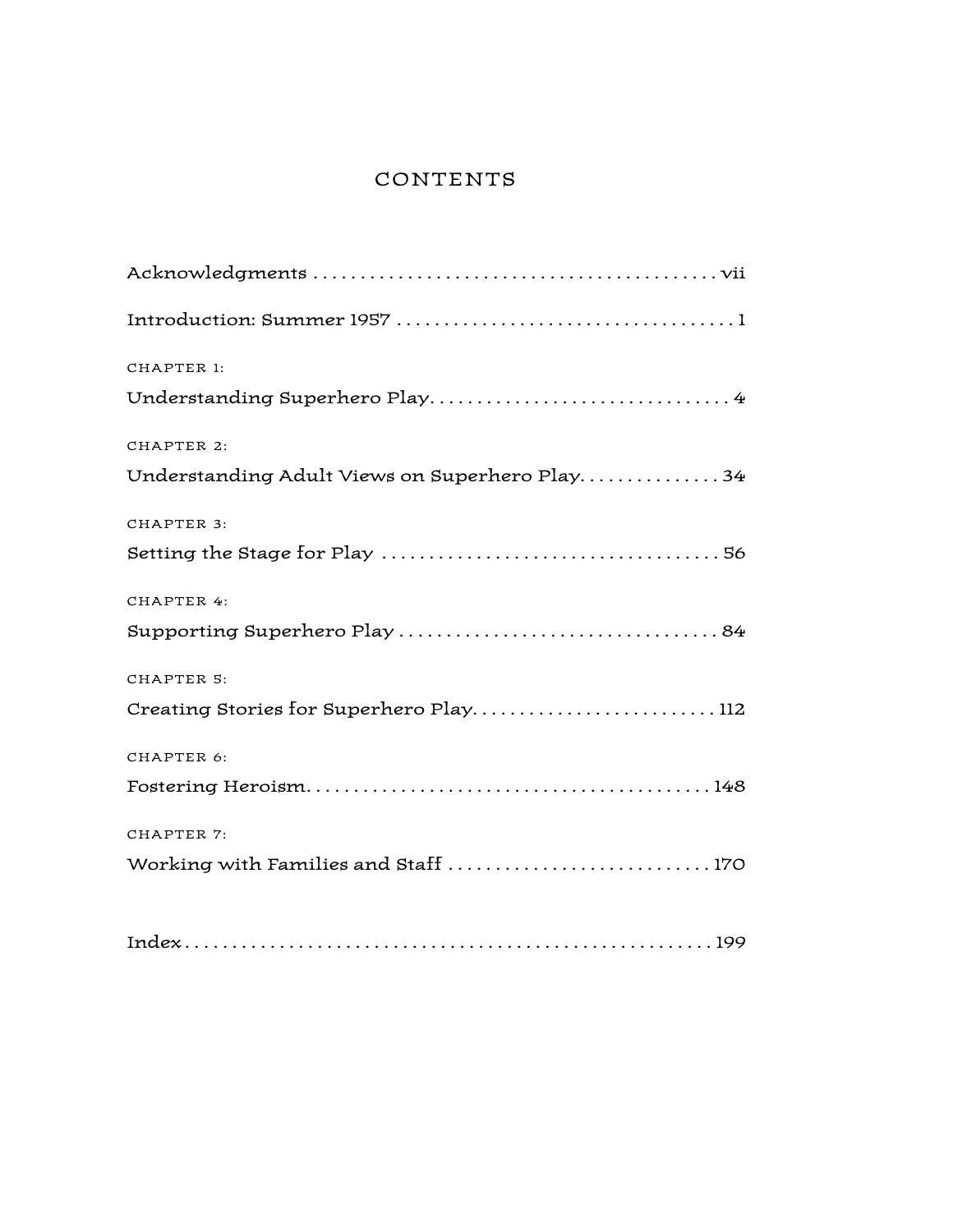### Introduction: Summer 1957

I'm seven years old, and I'm dressed for play: red cowboy hat, red bandana, real leather boots, fake leather holsters, and two new silver six-shooter cap guns. It's summer 1957, in the suburbs of Pittsburgh, Pennsylvania. I head outside without saying good-bye and cross the street to Frankie's yard.

Everybody's there: Sam, Rick, Larry, the two Lindas, Annie, and more. Frankie's little brother, Ron, wants to play, too, and his mom says we have to let him. Some days we play kick-the-can or freeze tag, but today it's cowboys and Indians. We choose up good guys and bad guys and decide who gets saved. Ron wants to be a cowboy, but Frankie tells him babies can't be cowboys. The Indians don't want him either, so they pretend to tie him to a stake.

Usually, it's a girl that gets rescued. They take turns, all except for Annie. She's a tomboy. I like Annie, even though she held me down once and spit in my face and laughed.

The cowboys gather behind the hedge. The Indians run to the rock wall and rub dirt on their faces. Ron sits in the middle of the lawn. I practice twirling my guns while we plan the attack. Larry gets tired of talking, so he takes the first shot. Bullets and arrows fly everywhere, and people die, two or three times each. Sam doesn't like dying, but we tell him he has to. Everybody has to take a turn, even scaredy-cats.

I love dying. I can go limp at full speed, bounce off the ground, flip a couple of times, and end up in a heap. I like to make the grown-ups gasp. Today, I'm going to try to kick off my boots on the final spin. I wait until most everybody else is down so I'll have an audience. I make my break into the open lawn. Rick sends an arrow through my chest, and I go out with glory. Maybe I'll be an Indian tomorrow and die falling off a horse, right over the rock wall. Everybody will cheer for that!

All the Indians are dead. Larry is the only cowboy left standing, so he unties Ron. All the cowboys miraculously revive and let out a victory cheer. The Indians lie still, defeated again.

We play five rounds before dinner. The Indians win one, which happens sometimes when Larry is chief. Then the Indians get to whoop and dance, and somebody has to burn. Today, it's Ron.

Forty-plus years later, I'm wondering what I learned in Frankie's yard. Cooperation, negotiation, imagination, how I could be a leader and a follower, how far I could push my body, and how I compared to my peers. I got to think about death without getting too scared, the way I sometimes did at night, and I got to try out being powerful in a very big and confusing world. These are valuable lessons for a growing child.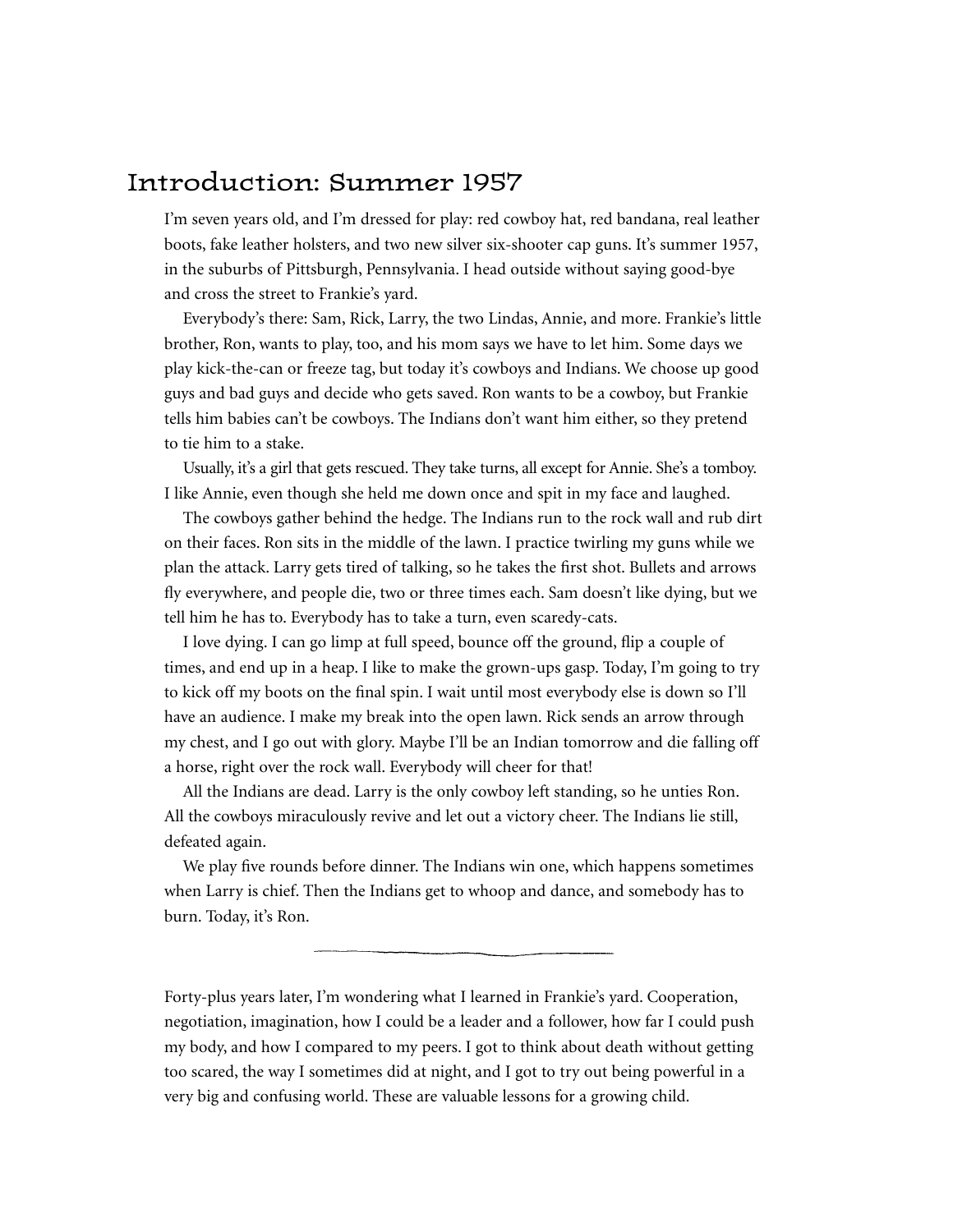But I learned some other lessons as well, ones that I've had to work hard to unlearn: that Native Americans are bloodthirsty monsters who scalp people and dance around like monkeys; that bad guys have dark faces; that big boys are always the leaders, and girls and little kids the victims; that TV is the best place to get ideas for play; and that guns and violence solve problems. This same misinformation is still part of the world our children enter. In fact, some of these messages have gotten stronger in the last forty years. Are these the lessons I want to pass on to the children in my care?

When I first started working with young children in the early seventies, my mentors emphasized a golden rule: trust children's play. Play is the concrete expression of children's wonder. It allows children to explore ideas and share them with friends. It wraps each child's questions and answers into one natural learning process, a process that works best when undisturbed. A good teacher observes, facilitates, and intervenes to keep everything safe, but always honors the play.

With the rise of the anti-bias approach to teaching, the teacher's role has become more complex. While play is still considered central in early childhood education, the cultural context of that play cannot be ignored. Our responsibility for keeping children safe has expanded beyond taking care of children's immediate physical and emotional needs. We must now be aware of the ways a child's long-term identity can be damaged by racism, sexism, and other forms of bias, and how play can reinforce these misconceptions and lies. Our job is to find effective ways to intervene and challenge the bias without destroying the play. How do we balance children's developmental need for uninterrupted play with our desire to work against prejudice and violence?

Superhero play is one of the places where this dilemma becomes real. While many children love it, many adults worry about the lessons children might be learning from it, such as these:

- $\star$  Differences are threatening
- ; Conflicts must always be "won"
- ; Dominance and aggression are appropriate ways to win and maintain power
- \* Weapons are the magic keys to power and victory
- $\star$  Toys are the magic keys to happiness

I want to keep children from being exposed to this vision of the world, as would most of the parents and teachers I talk to. A huge part of the solution would be to keep the images and stories that reinforce these beliefs away from children's eyes, ears, and minds. We don't have that power.

So what are adults supposed to do? Some give up and ignore the play, hoping for the best. Some ban it. But there is another alternative, one that guides the play and uses it to introduce positive values while respecting the needs and concerns of all involved.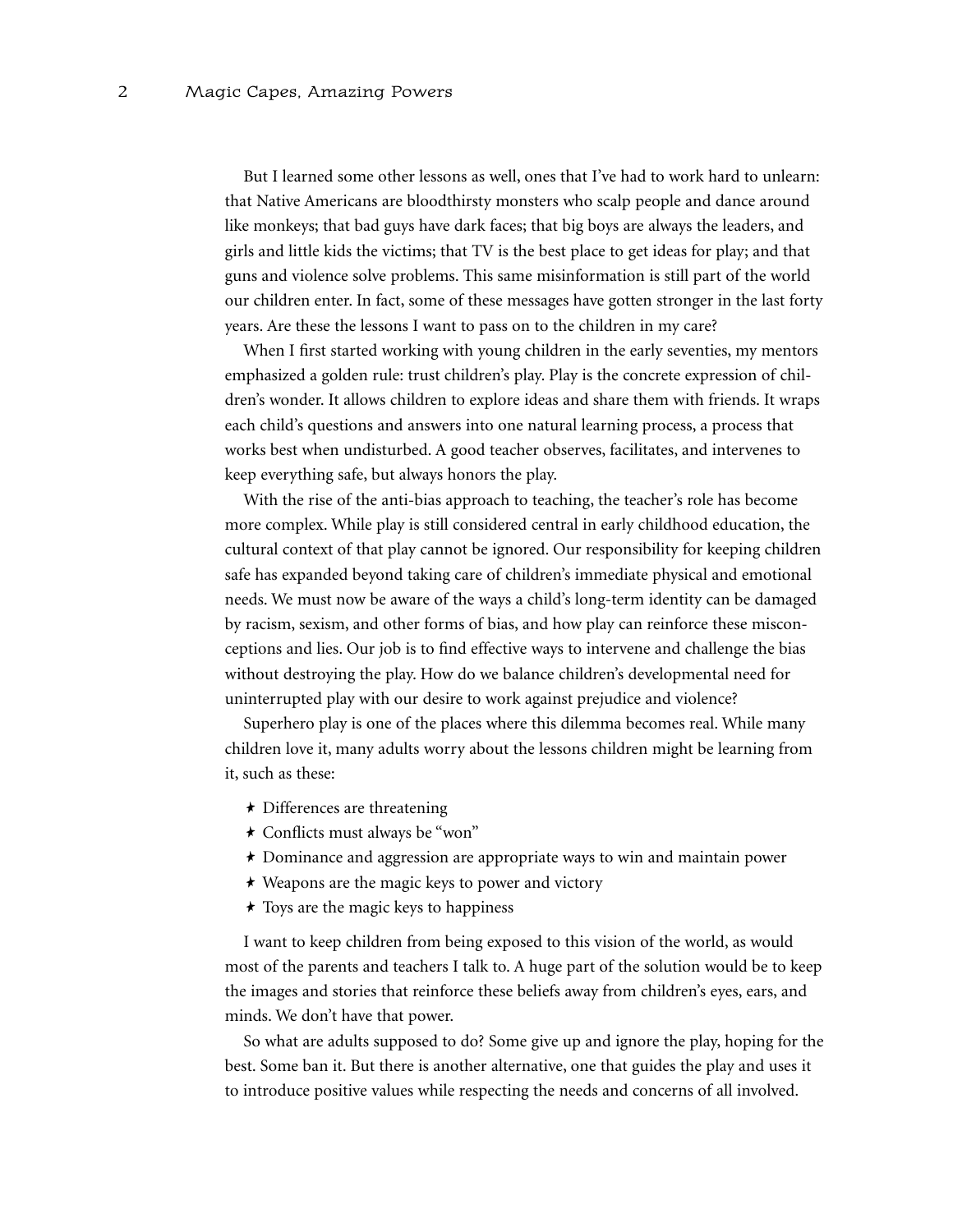This approach can show children how to use power wisely, understand the difference between real violence and pretend violence, settle conflicts without hurting anyone, and act with compassion when others need help. It's not always easy to achieve, and it takes more time than restricting the play. It can only happen if you take children's points of view seriously, and incorporate their issues into your daily curriculum.

Sometimes it's difficult to hold on to a positive vision of the future when we're worried about our children, but we have to keep it in mind. Young children use our vision as a guide when they create their own dreams for the future. They are building a picture of how the world works, of how people relate to each other and to our planet. They are learning what people do to feel powerful and how people who have power use it. They are exploring how to handle their fears and desires. While we can shield them for a short time from those who abuse their authority, sooner or later they will confront violence, racism, and other corruptions of power, both in the media and in the real world. Superhero play is a way children say to us, "I want to know more about these things. I want to know what I should do about them. What can you teach me?" When we ignore their play, we are telling them that we have no worthwhile answers to their questions, and that the answers they get from the TV and the toy store are the best ones around. When we ban the play, we are telling them that their questions scare us, and that the best thing to do when you're afraid of a question is to stop the person from asking it. Neither of these choices provides a good model for young children to carry as they become teenagers and young adults.

This book documents what I and other teachers have learned as we have looked for a path that respects children's needs while providing a way for adults to express their concerns and keep children safe. First, we'll look at what superhero play is and what draws children to it. Next we'll look at the many reasons adults find this play troublesome. The rest of the book documents classroom strategies and curriculum that can help you transform superhero play into a welcome part of your curriculum. I hope these ideas will give you the seeds to develop your own positive approach to superhero play.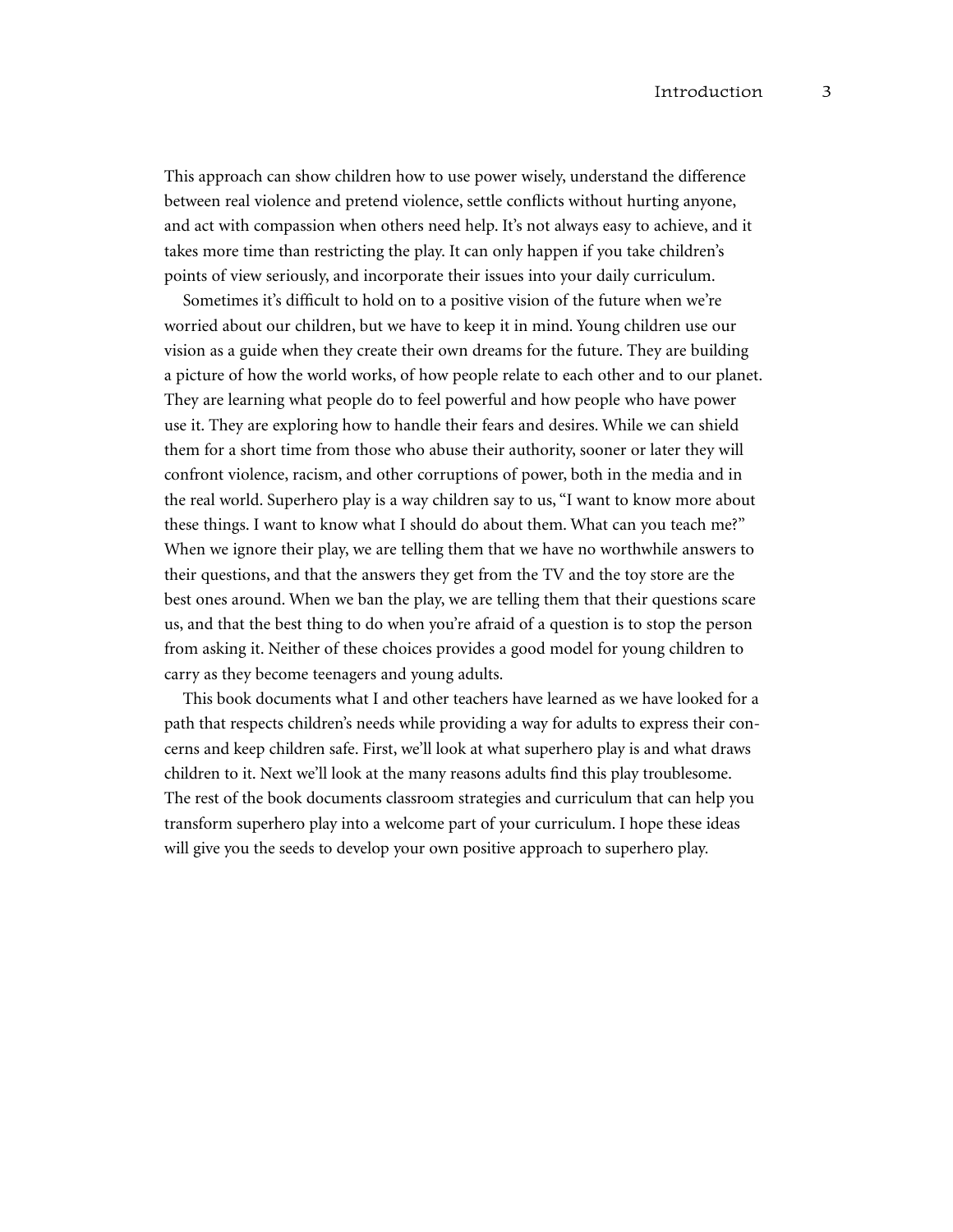CHAPTER 1

# **Understanding Superhero Play**  $\overrightarrow{c}$



**"I like to be Superman because he's a big guy, and big guys have the power. They can do lots of things, and they never die."**

**—Eddie, age three**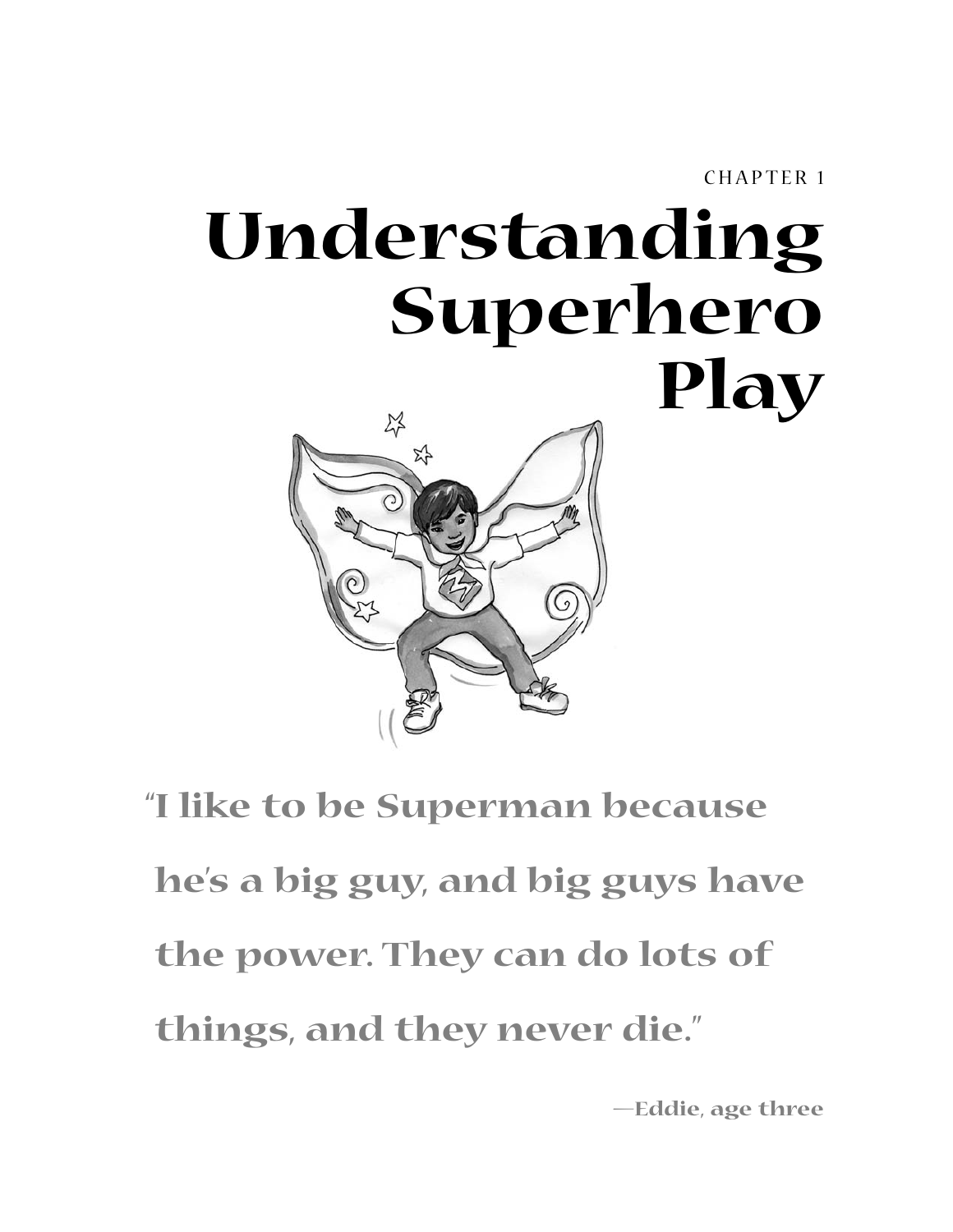WHY ARE CHILDREN like Eddie so fascinated with superhero play? Why do some children insist on sleeping in their superhero costumes, with pretend weapons by their sides? Why are they willing to defy restrictions on their play by biting crackers into gun shapes when we're not looking? For answers, we'll look at several questions that will help us understand superhero play:

- ; How is superhero play different from other forms of dramatic play? How is it the same?
- ; How does gender influence superhero play?
- ; Why do children get involved in superhero play?

## What Is Superhero Play?

Anyone who has spent time with preschoolers has witnessed scenes like the ones in the following list. Which would you call superhero play?

- ; Monsters baring their claws and teeth as they lurch across the lawn
- ; Two Batmans, a Pokemon, one Superwoman, and various robots—all wearing capes and shooting rolled-up paper guns
- ; Space aliens digging on the moon for treasure
- ; Two forest fairies and a witch preparing magic spells and poison potions to make their friends disappear
- ; Army action figures on a search-and-destroy mission
- ; Knights in armor swinging swords at fire-breathing dragons
- ; Martial arts experts twirling and kicking on top of the climbing structure
- \* Princes and princesses issuing orders to everyone around them
- ; "Good guys" and "bad guys" fighting each other with every kind of high-tech and low-tech weapon imaginable

For the purposes of this book, all of these are considered superhero play. They all involve play that centers on children's fantasies of danger, bravery, good and evil, and above all, power. In superhero play, children don't just mimic adult activities, they become larger-than-life characters that help them explore their fears, hopes, and passions. They use imaginative stories and props that symbolize these feelings.

Superhero play is one type of dramatic play (some teachers refer to dramatic play as make-believe play). Other kinds include family and home play (for example, cooking or baby care), occupational play (for example, post office or grocery store), and nature play (for example, butterflies or kittens). Most children participate in some form of dramatic play in their preschool years, but not all preschoolers get involved in superhero play. While signs of dramatic play can be seen even among one-year-olds,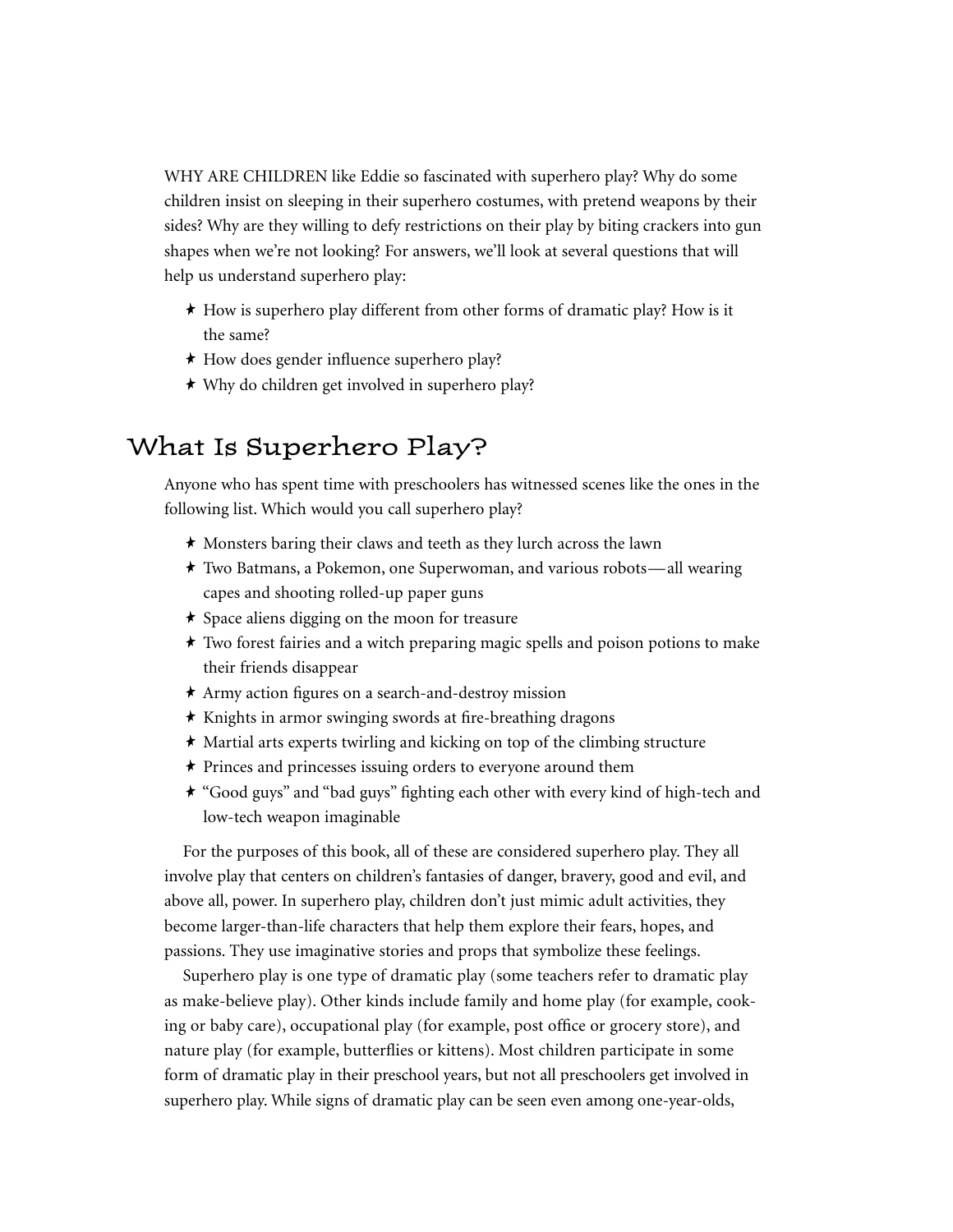sustained play based on fantasy characters and stories usually appears when children are in preschool. It's a sign that their brains have developed enough to think about the past and the future, and to picture what it's like to be someone or somewhere else. These abilities are beyond the grasp of infants. As their mental abilities grow, dramatic play becomes a way children can let their imaginations flourish and share exciting new ideas with friends.

## How Is Superhero Play Different from Other Forms of Dramatic Play?

In all varieties of dramatic play, children take on new identities, becoming a crying baby, a busy parent, a pony galloping with its herd, or an airplane pilot. These roles may be inspired by children's observations, stories in books, TV shows, or movies, or they may be completely made-up. Characters can even be based on inanimate objects, since what is alive and not alive is one of the questions children are exploring at this age.

*Look at me, I'm a blender —Megan, age four, while twirling and spinning a scarf above her head*

The roles children take during dramatic play may be realistic, such as babies, truck drivers, and teachers, or they may be imaginary. Most of the roles in superhero play come from fantasy images, like dragons, monsters, and fairies, or from heroic or mythic characters, like firefighters, kings, and queens. This role playing provides a way for children to "think out loud" and gain a deeper understanding of what they have observed or imagined. They get to practice adult skills, explore feelings, try out new ways to connect with friends, discover how their bodies move, and try to make sense of the large, and sometimes baffling, world around them.

One of the hallmarks of all forms of dramatic play is the use of costumes and props. Materials can range from a few pebbles to elaborately arranged furniture and scenery. Children don't need mountains of toys and costumes for dramatic play to succeed. In fact, make-believe works best when children are required to use their creativity and communication skills to keep the game alive. A few sticks, a blanket, a box, and a time and place to use them are all that some children need to stay engaged in dramatic play for hours. While most dramatic play props allow children to practice real-life skills like feeding a dog, talking on a phone, or fixing a car, superhero props support exploration of other, more complex aspects of growing up: adult power, independence, and control.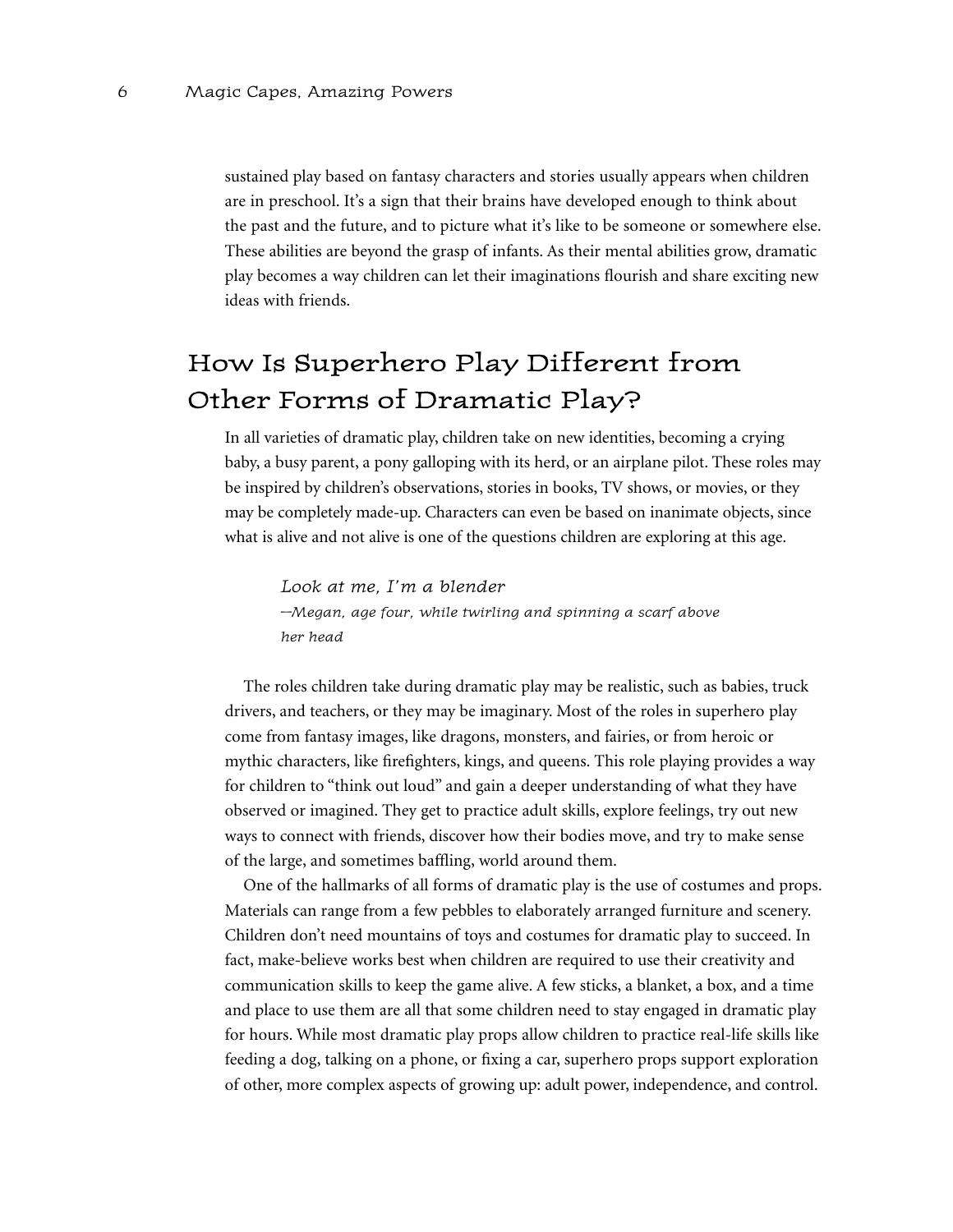Superheroes use capes, power bracelets, wings, masks, magic wands, costumes that exaggerate human or animal features, and the ultimate power symbols—guns and other weapons.

Dramatic play becomes more complex and organized as children get older. Twoyear-olds' dramatic play is usually based on imitation, and is done alone or in loosely organized small groups, with few rules:

*Four toddlers cook with sand together. Two are making birthday cakes and blowing out candles, one is cooking soup, while the other is making tortillas to feed the teacher.*

Four-year-olds like to play in larger groups, with more inventive materials, roles, and rules. Some still do their dramatic play alone, while others create imaginary friends. Discussing what the game looks like can take as much time as playing the game itself, and the play can change quickly:

*Five preschoolers build a structure out of boxes while arguing about whether it's a ship or a doghouse. Two of them end up as babies under blankets, while their "mother" and two "brothers" cook poison stew inside an old tire. They invite a friend in to be a kitten on a leash, while telling another child who wants to be the father to go away. Fifteen minutes later, the rejected child has joined the group, driving into the woods to look for lost puppies.*

School-age games can stick to the same fantasy theme for hours and take over an entire playground.

*A team of seven-year-old adventurers go sailing in their boats. They fish for tuna, squid, and sharks; go diving for pearls, sunken treasure, and shark teeth; get attacked by sharks; fight the pirates who are trying to steal their gold . . . and feed them to the sharks.*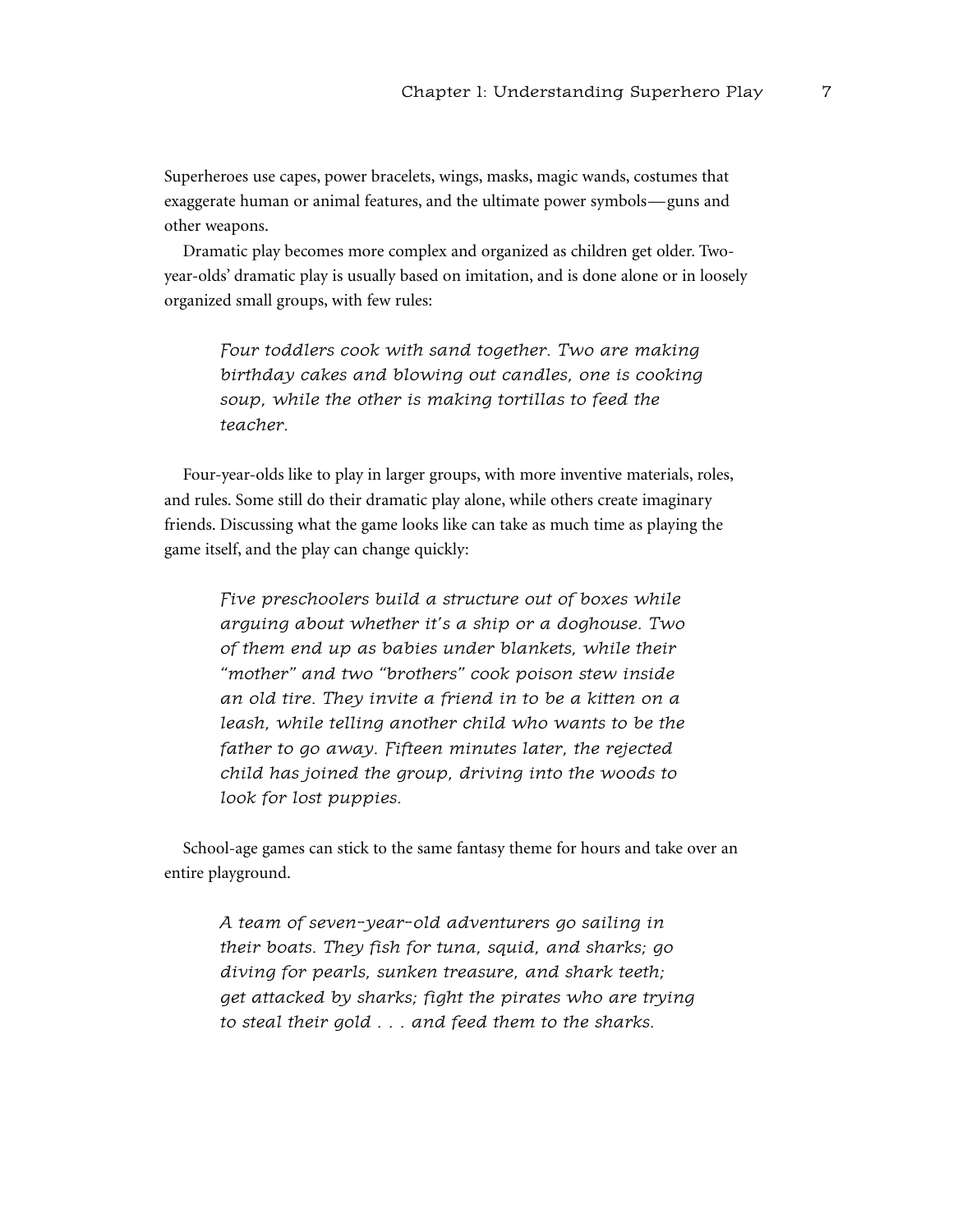Like other dramatic play, superhero play gets more intricate as children get older and their imaginations expand:

*A two-year-old points her shovel at a bird and shouts, "Bang!" Three others join her, all walking in different directions, shooting at trees, chairs, and friends.*

*Six four-year-olds play a chase game. Each is a caped superhero from a different TV show or movie. Two of them decide the others are bad guys. They catch one and lead him to jail under the climbing structure. He starts to cry—that's not what he thought was supposed to happen in this game.*

*A group of seven- and eight-year-olds play space fighters. Some have made "laser razors" out of cardboard tubes and space helmets out of paper bags. One is the commander, and he orders an attack on the painted cardboard box that has become the alien spaceship. The aliens protest; they thought they were flying to find treasure on Mars. The game stops while the teams argue about it, until the commander convinces the space fighters and aliens to join forces, travel back in time, and blow up a wormhole being used by raiders from another galaxy.*

*Their victory is short-lived; photon rays have set their energy transformers on fire!*